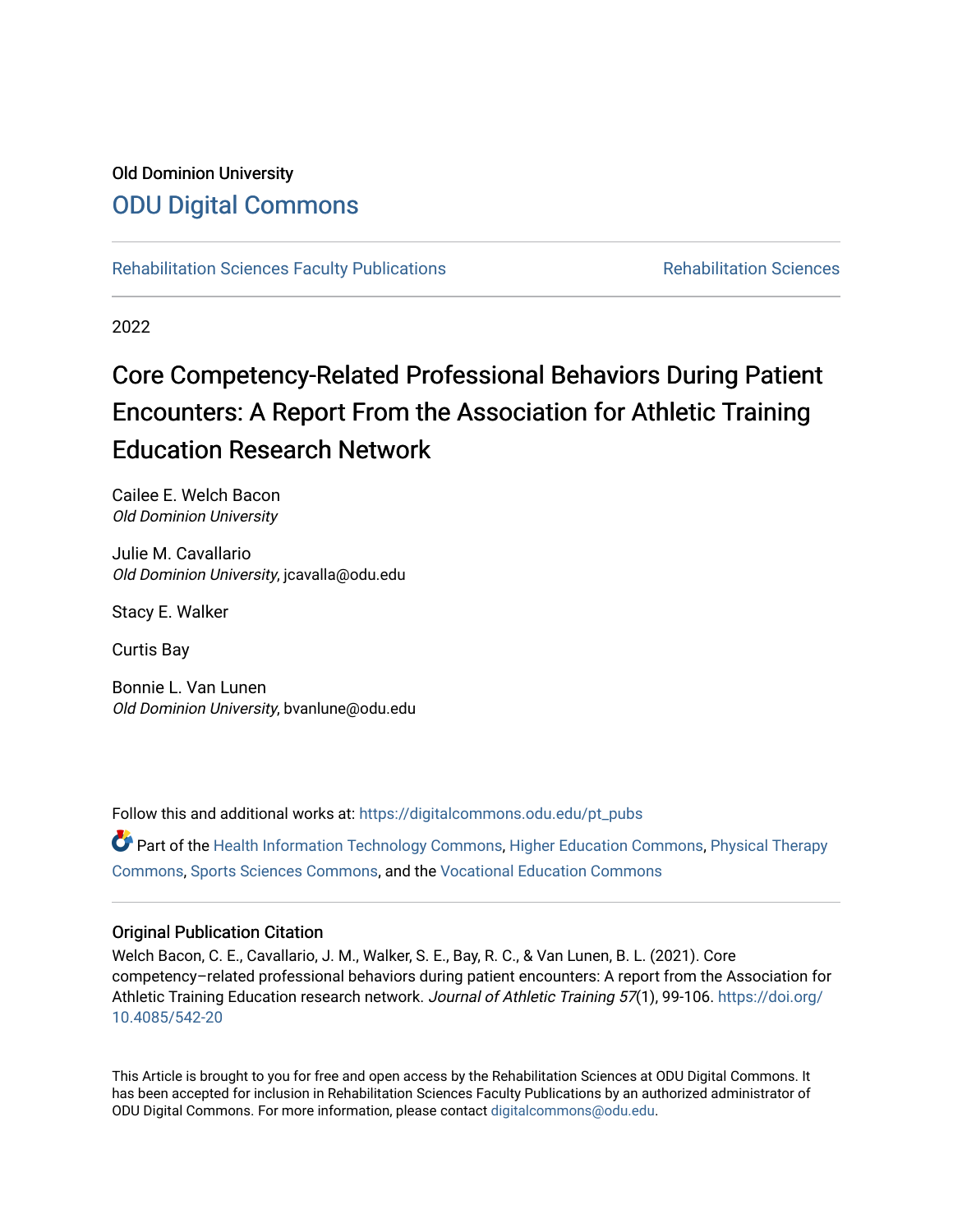# Core Competency–Related Professional Behaviors During Patient Encounters: A Report From the Association for Athletic Training Education Research Network

## Cailee E. Welch Bacon, PhD, ATC\*†; Julie M. Cavallario, PhD, ATC‡; Stacy E. Walker, PhD, ATC§; R. Curtis Bay, PhD\*; Bonnie L. Van Lunen, PhD, ATC‡

\*Department of Interdisciplinary Health Sciences, †School of Osteopathic Medicine in Arizona, A.T. Still University, Mesa; ‡College of Health Sciences, Old Dominion University, Norfolk, VA; §School of Kinesiology, Ball State University, Muncie, IN

Context: To enhance the quality of patient care, it is important that athletic trainers integrate the components of the core competencies (CCs; evidence-based practice [EBP], patient-centered care [PCC], health information technology [HIT], interprofessional education and collaborative practice [IPECP], quality improvement [QI], professionalism) as a part of routine clinical practice. In what ways, if any, athletic training students (ATSs) are currently integrating CCs into patient encounters (PEs) during clinical experiences is unclear.

Objective: To describe which professional behaviors associated with the CCs were implemented by ATSs during PEs that occurred during clinical experiences.

**Design:** Multisite panel design.

Setting: A total of 12 professional athletic training programs (5 bachelor's, 7 master's level).

Patients or Other Participants: A total of 363 ATSs from the athletic training programs that used E\*Value software to document PEs during clinical experiences participated.

Main Outcome Measure(s): During each PE, ATSs were asked to report whether professional behaviors reflecting 5 of the CCs occurred (the professionalism CC was excluded).

Summary statistics, including means  $\pm$  SDs, counts, and percentages were tabulated for the professional behaviors of each CC.

**Results:** Data from 30 630 PEs were collected during the study period. Professional behaviors related to EBP were the most frequently incorporated during PEs  $(74.3\% , n = 22773),$ followed by QI (72.3%,  $n = 22$  147), PCC (56.6%,  $n = 17$  326), HIT (35.4%,  $n = 10857$ ), and IPECP (18.4%,  $n = 5627$ ).

**Conclusions:** It is unsurprising that EBP and PCC behaviors were 2 of the most frequently incorporated CCs during PEs due to the emphasis on these competencies during the past several years. However, it is surprising that ATSs did not incorporate behaviors related to either HIT (in 65% of PEs) or IPECP (in 82% of PEs). These findings suggest that directed efforts are needed to ensure that ATSs are provided opportunities to incorporate professional behaviors related to the CCs during clinical experiences.

Key Words: clinical education, evidence-based practice, health information technology, interprofessional collaborative practice

#### Key Points

- Athletic training students were most able to implement behaviors associated with evidence-based practice and patient-centered care during clinical experiences, but they lacked opportunities to implement behaviors associated with interprofessional education and collaborative practice and health information technology.
- More effort is needed to ensure that students can electronically document patient encounters and use data from electronic medical records to make informed patient care decisions.
- Athletic training programs must provide opportunities for students to gain experience in roles that enable athletic trainers to be viewed as members of the health care team.

I t has been nearly 2 decades since the National<br>Academy of Medicine (formerly the Institute of<br>Medicine) released Crossing the Quality Chasm: A<br>New Health System for the 21st Century <sup>1</sup> a report that t has been nearly 2 decades since the National Academy of Medicine (formerly the Institute of New Health System for the 21st Century,<sup>1</sup> a report that called for an overhaul of the current health care system that would ideally result in improved patient outcomes by changing the environment in which health care is delivered. This report resulted in the recommendation to incorporate 5 core competencies (CCs) into health care and health

professions education to prepare all practitioners for the demands of practice in the 21st century.<sup>2</sup> These competencies are evidence-based practice (EBP), patient-centered care (PCC), use of health information technology (HIT), interprofessional education and collaborative practice (IPECP), and quality improvement  $(QI).<sup>1–3</sup>$ 

Health professions education programs have slowly adopted the competencies but have done so in a siloed manner,<sup>4</sup> and this independent approach may result in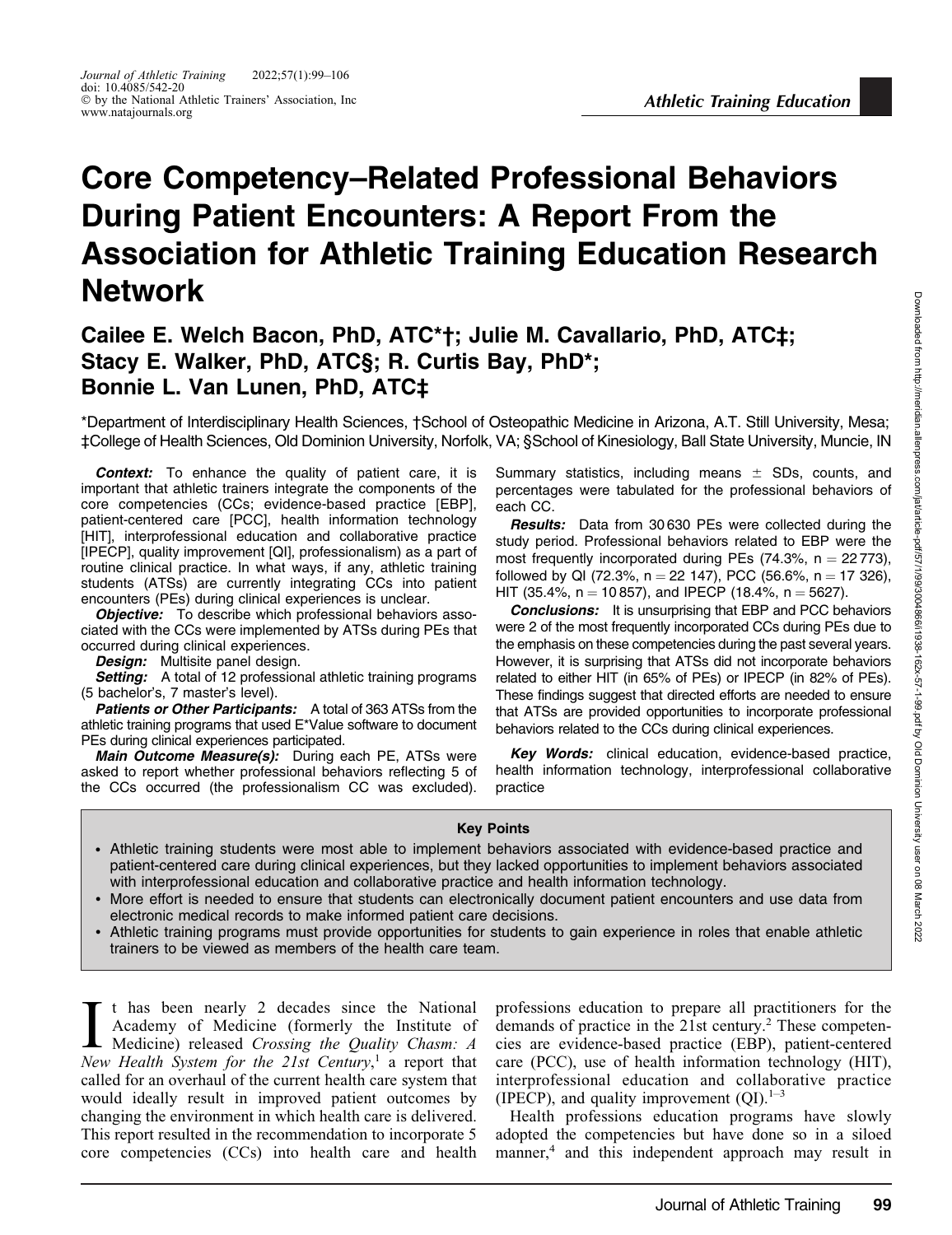health care providers who are educated about the competencies but are not prepared to implement them in practice.5 In fact, 1 of the specific educational gaps noted by employers at sites where clinical education occurred was the disconnect between knowledge acquired by students in their entry-level programs and their skill in applying this knowledge during patient care opportunities in clinical practice.5 These same employers also noted that many students across health care programs displayed underdeveloped professional behaviors in clinical practice, a lack of well-roundedness, and an inability to apply principles of patient care to a wide range of populations.<sup>5</sup>

The CCs identified for athletic training have been well defined in the literature.<sup>6–8</sup> However, whereas previous researchers7,9 found that these CCs could be demonstrated through a variety of professional behaviors, continued emphasis has been placed on the intertwining of the CCs and the importance of not implementing them individually.<sup>7</sup> For example, determining the best concussion treatment protocol for a patient requires an understanding of current best practices (EBP), coordination with other health care professionals (IPECP), and consideration of patient history (HIT), goals (PCC), and activities of daily living (PCC) and might require clinicians to evaluate emerging evidence on treatment and assessment techniques (EBP).

Students in professional athletic training programs are expected to meet specific standards, demonstrating a minimum level of proficiency in the delivery of patient care for each of the CC areas.<sup>6</sup> Therefore, the purpose of our study was to describe which professional behaviors associated with the CCs athletic training students (ATSs) were implementing during patient encounters (PEs) throughout professional athletic training program clinical experiences.

#### METHODS

#### Design

We used a multisite panel design to track PE data entered in the E\*Value software platform (a web-based datamanagement system; MedHub) by professional ATSs during 1.5 calendar years. Before the start of this study, institutional review board approval was received from the sponsoring institutions and the individual participating institutions when warranted.

### **Participants**

In December 2016, we distributed a brief online survey to program directors and clinical education coordinators of Commission on Accreditation of Athletic Training Education (CAATE)–accredited professional athletic training programs to inquire whether they used E\*Value to track students' clinical education opportunities. A total of 37 programs indicated they used the software and thus were considered for recruitment. To be recruited, programs had to meet the following inclusion criteria: (1) used E\*Value for at least 1 year before the study, (2) required students to track PEs (case logging) in E\*Value during the clinical experiences, and (3) had a Board of Certification 3-year aggregate first-time pass rate  $>85\%$ . We selected an 85% pass rate to ensure that the programs would not be in danger of falling below the CAATE-required 70% minimum

during the study period. A total of 15 programs met these criteria and were recruited for participation. Of the 15 programs, 12 agreed to participate (5 bachelor's, 7 master's level).

All students enrolled in the 12 programs ( $n = 363$ ) were informed that their program would be participating in the research study. Informed consent forms were signed by the program director (PD), and all PEs recorded by students occurred as a part of their organized clinical experience each semester. Before data collection, 1 research team member worked with each PD to ensure that the Case Logs Module in the program's E\*Value account included all of the necessary data fields.

#### Instrumentation

Data for this study were collected through E\*Value, used in this case by ATSs to capture information specific to PEs during clinical experience opportunities. Although E\*Value has numerous features, data for this investigation were collected within the Case Logs Module. This module allows students to securely log data specific to clinical experiences: PEs, patient procedural opportunities (input related to procedures and International Classification of Diseases–10 codes), and use of the CCs via custom questions. As part of encounter tracking, ATSs entered several variables related to each PE. For the purposes of this article, we focus only on the variables related to the CCs. For each PE, ATSs were asked to report whether professional behaviors reflecting 5 of the CCs occurred. These professional behaviors were adopted from a previously validated survey to explore postprofessional ATS' perceived abilities regarding the  $6 \, \text{CCs}$ . For our purposes, professional behaviors reflecting the professionalism competency were excluded because this is a competency that, although reflected throughout a clinical experience, is not necessarily captured during individual PEs. A list of the professional behaviors per CC is provided in Table 1.

#### Procedures

Programmatic and Student-Level Training. During the fall 2017 semester, we conducted program- and studentlevel training sessions with 3 of the 12 programs. Training with the PD or coordinator of clinical education entailed a review of the setup of the Case Log Module to ensure consistency among programs; coordinating the data download, transfer process, and time frame; and review of the procedures for the student-level training. Student-level training sessions occurred individually with each program via videoconference and involved all students in the participating program. During student-level training, we reviewed the Case Log Module and all operational definitions of the various input variables (eg, professional behaviors related to the CCs) and discussed the importance of timely data entry.

Data Collection—Phase 1. During spring 2018, ATSs in the 3 programs began to enter data using the Case Log Module of E\*Value. We chose to begin data collection with only 3 programs to ensure that the procedures were effective and clearly understood by all students and that the data download and transfer process between the program and research team occurred in a timely manner.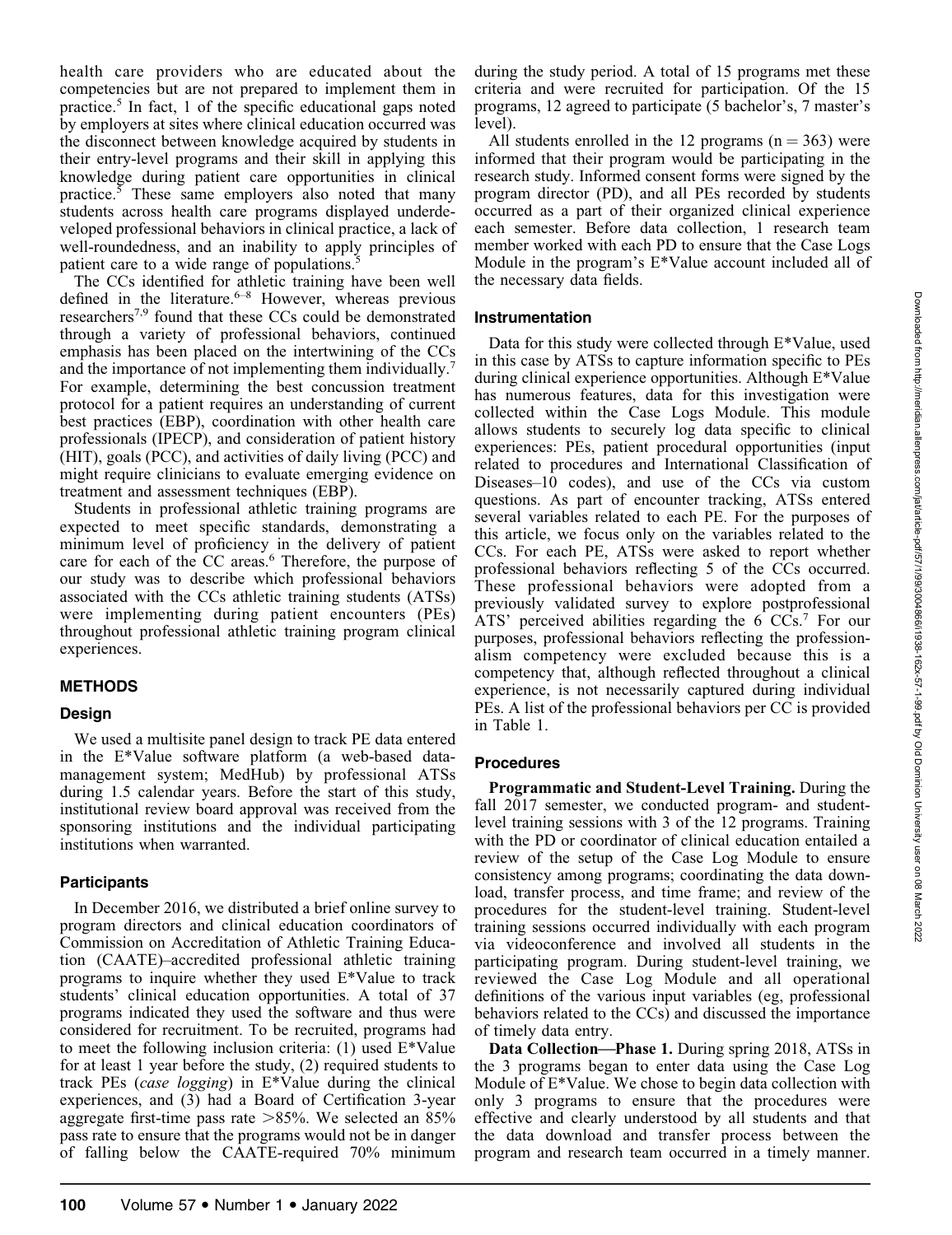#### Table 1. Professional Behaviors per Core Competency

| Core Competency                     | Professional Behavior                                                                                         | Response   |  |
|-------------------------------------|---------------------------------------------------------------------------------------------------------------|------------|--|
| Evidence-based practice (EBP)       | Regarding this patient encounter, did you<br>1. Ask a question of a clinician (including a preceptor)?        | Yes<br>No. |  |
|                                     | 2. Search for any available evidence?<br>3. Apply evidence previously learned?<br>4. None of the above        |            |  |
| Patient-centered care (PCC)         | Regarding this patient encounter, did you                                                                     | Yes        |  |
|                                     | 1. Discuss the patient's goals with the patient?                                                              | No         |  |
|                                     | 2. Collect information through a patient-reported outcome measure?                                            |            |  |
|                                     | 3. Collect information through a clinician-reported outcome measure?                                          |            |  |
|                                     | 4. None of the above                                                                                          |            |  |
| Health information technology (HIT) | Regarding this patient encounter, did you                                                                     | Yes        |  |
|                                     | 1. Document the information obtained from this encounter in an<br>electronic health/medical record (EHR/EMR)? | <b>No</b>  |  |
|                                     | 2. Use information from an EHR/EMR to assist with the clinical<br>decision-making process?                    |            |  |
|                                     | 3. None of the above                                                                                          |            |  |
| Interprofessional education and     | Regarding this patient encounter, did you                                                                     | Yes        |  |
| collaborative practice (IPECP)      | 1. Interact with another athletic trainer besides your preceptor?                                             | <b>No</b>  |  |
|                                     | 2. Interact with (an) other health care provider(s) outside of athletic<br>training besides your preceptor?   |            |  |
|                                     | 3. Interact with another learner besides an athletic training student?                                        |            |  |
|                                     | 4. None of the above                                                                                          |            |  |
| Quality improvement (QI)            | As a result of this patient encounter, did you                                                                | Yes        |  |
|                                     | 1. Reflect on your experience to identify potential areas for improvement<br>and successes?                   | No         |  |

At the end of the spring 2018 semester, we analyzed the data-collection procedures to determine whether any adjustments were needed. Because no adjustments to the data-entry forms or the data-collection procedures were made, the data collected during the spring 2018 semester were included in the final analyses.

Data Collection—Phase 2. At the beginning of the 2018–2019 academic year, we conducted program- and student-level training for the other 9 participating programs and repeated the student-level training for the newly admitted ATSs in the 3 programs that collected data in spring 2018. During the 2018–2019 academic year, the PD or coordinator of clinical education monitored student data entry in E\*Value and provided reminders to ATSs throughout each semester. Data were downloaded and transferred to the research team every 2 weeks. After the completion of the study period (spring 2019), each participating program received a research study honorarium.

Table 2. Participating Program Demographics  $(N = 12)$ 

|                 |             |                |                 | Total      |
|-----------------|-------------|----------------|-----------------|------------|
|                 | Institution | Program        | Participating   | Recorded   |
| Program         | Type        | Type           | <b>Students</b> | Encounters |
| Program Alpha   | Public      | Bachelor       | 7               | 48         |
| Program Bravo   | Private     | Bachelor       | 18              | 754        |
| Program Charlie | Private     | Bachelor       | 23              | 1495       |
| Program Delta   | Public      | Bachelor       | 14              | 1398       |
| Program Echo    | Public      | Bachelor       | 77              | 1682       |
| Program Foxtrot | Private     | Masters        | 19              | 796        |
| Program Golf    | Public      | Masters        | 20              | 1056       |
| Program Hotel   | Public      | Masters        | 18              | 2101       |
| Program India   | Private     | <b>Masters</b> | 18              | 1972       |
| Program Juliet  | Private     | Masters        | 42              | 5583       |
| Program Kilo    | Public      | Masters        | 37              | 7143       |
| Program Lima    | Public      | Masters        | 45              | 6602       |

## Data Analysis

Patient encounter data were uploaded into SPSS (version 23; IBM Corp) for analysis. Summary statistics, consisting of mean  $\pm$  SD, counts, and percentages, were provided for each professional behavior of the 5 CCs.

## RESULTS

In total, data on 30 630 PEs were entered by 338 ATSs from the 12 programs. Demographic variables of the participating programs are displayed in Table 2. Inclusion of the CCs during PEs ranged from 18.4% to 74.3% (Figure 1).

## Evidence-Based Practice

The ATSs reported the incorporation of at least 1 professional behavior related to EBP in 74.3% ( $n = 22773$ ) of the 30 630 PEs entered. Among those 22 773 PEs, students described the inclusion of 1 professional behavior related to EBP in 48.8% ( $n = 14947$ ) of PEs, 2 professional behaviors in 18.3% ( $n = 5597$ ) of PEs, and 3 professional behaviors in only 7.2% ( $n = 2194$ ) of PEs (Figure 2).

## Patient-Centered Care

For the 3 professional behaviors related to PCC (Figure 3), ATSs noted the inclusion of at least 1 professional behavior in 56.5% ( $n = 17326$ ) of all the PEs reported. The inclusion of only 1 professional behavior related to PCC was recounted in 36.6% ( $n = 11224$ ) of PEs, 2 professional behaviors in 12.2% ( $n = 3737$ ) of PEs, and 3 professional behaviors in 7.7% ( $n = 2346$ ) of PEs.

## Health Information Technology

Students reported the incorporation of at least 1 professional behavior related to HIT in  $35.4\%$  (n =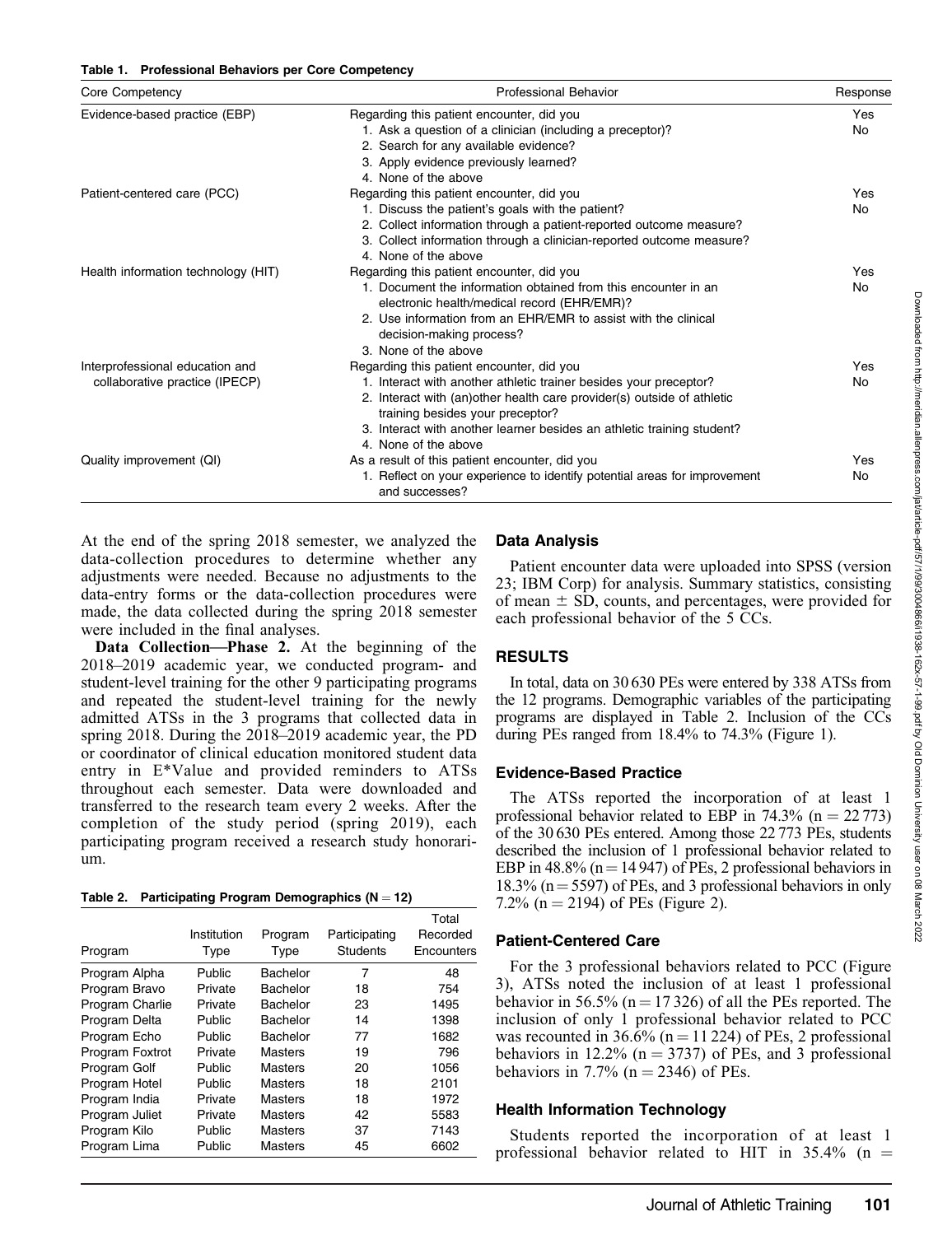

Figure 1. Composite inclusion of core competencies during patient encounters.

10 857) of the 30 630 PEs entered. Of the 10 857 PEs, ATSs described the inclusion of 1 professional behavior related to HIT in 31.9%  $(n = 9784)$  of PEs and 2 professional behaviors in only 3.2% ( $n = 969$ ) of PEs (Figure 4).

## Interprofessional Education and Collaborative **Practice**

For the 3 professional behaviors related to IPECP (Figure 5), ATSs indicated the inclusion of at least 1 professional behavior in only 18.4% ( $n = 5627$ ) of all the PEs reported. Only 1 professional behavior related to IPECP was noted in 16.1% (n = 4919) of PEs, 2 professional behaviors in 1.9%  $(n = 586)$  of PEs, and 3 professional behaviors in 0.2% (n = 57) of PEs.

## Quality Improvement

For each PE, ATSs were asked to report whether they reflected on their PE experience to identify potential areas

## **DISCUSSION**

22 147) of PEs.

As athletic training continues to emphasize the CCs, it is important to ensure that ATSs are exposed to PE opportunities that promote the inclusion of professional behaviors related to the CCs. Previous researchers<sup>8</sup> have focused on ATSs reporting whether they thought they had implemented CCs during a PE but did not provide details of which aspects (ie, professional behaviors) of the CCs were being implemented. In addition, the investigators $8,10$  who conducted studies in this area collected PE data from only 1 professional athletic training program during a single academic semester. For our study, in which we collected

for improvement. A response to this item was missing for 215 PEs. Therefore, of the 30 415 responses entered, ATSs stated that they reflected on the experience for  $72.3\%$  (n =



Figure 2. Frequency breakdown of the professional behaviors related to evidence-based practice.

Figure 3. Frequency breakdown of the professional behaviors related to patient-centered care.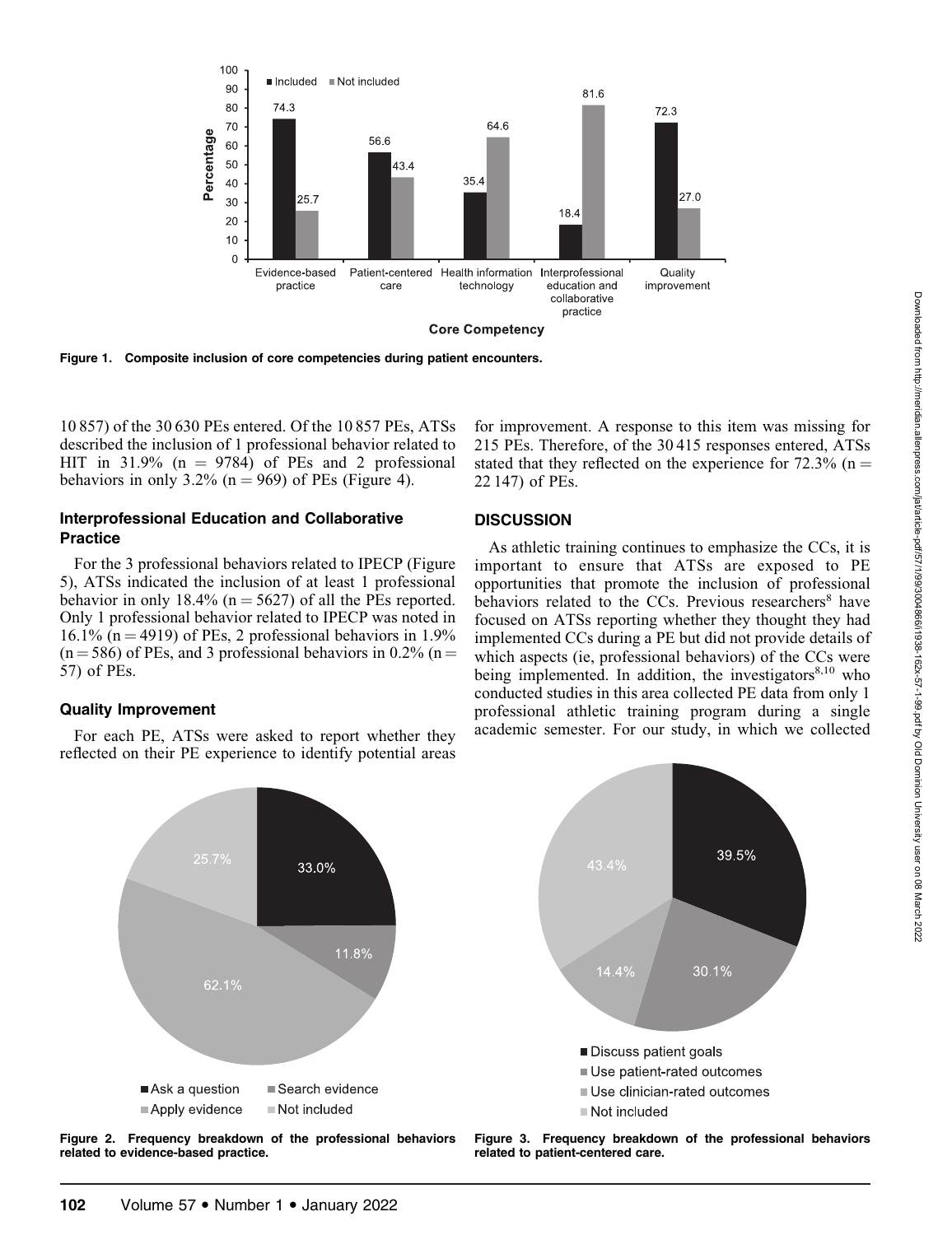



data from 12 professional athletic training programs for more than 2 academic semesters, we sought to both confirm the findings of past authors and to provide a more in-depth picture of which individual professional behaviors linked to CCs were being implemented by ATSs during PEs. In general, our results indicated that whereas ATSs were exposed to PE opportunities that did include professional behaviors, some behaviors were more adequately addressed during PEs than others. Given the interwoven nature of the CCs, professional behaviors associated with the CCs influenced their shared implementation.

### Inclusion of EBP and PCC

With an emphasis on EBP and PCC across the athletic training profession for 10 years, it is not surprising that professional behaviors related to EBP and PCC were 2 of the most commonly reported CCs during PEs. In 2011, the National Athletic Trainers' Association released the 5th edition of the Athletic Training Education Competencies,<sup>11</sup> which specifically included competencies centered on EBP and PCC. Since then, professional athletic training programs have been required to educate students on the fundamentals of these 2 CCs.

It is interesting that of the professional behaviors related to EBP, our participants indicated that they applied previously learned evidence during 62% of PEs, which is consistent with previous research<sup>10</sup> regarding the implementation of EBP during PEs. However, we were unable to determine whether the previously learned evidence was from the available published literature or knowledge gained in the classroom. Regardless, it is unsurprising that searching for available evidence occurred in only approximately 12% of PEs. Whether the low percentage of this professional behavior relates to practices modeled by the preceptor or to a perceived lack of access to available evidence, both of which are consistent with previous studies,  $12,13$  is unclear.



■ Not included

Earlier authors $10$  indicated that PCC was implemented by ATSs in 90% of PEs, which is much higher than described by our participants. We attribute this difference to our method of asking ATSs about behaviors associated with PCC rather than asking if they generally thought they had implemented PCC. In addition, Cavallario et  $al^{10}$  only examined PEs at 1 institution, so it is possible that the single institution placed more emphasis on PCC. Use of clinician-reported outcome measures (eg, strength, range of motion, joint laxity) by our participants was alarmingly low, considering the importance of using such measures to guide clinical decision making for patient care.<sup>14</sup> Despite having participated in an orientation for this study, some ATSs may not have understood the clinician-reported outcome measures terminology or that these measures are routinely used in clinical practice to assess conditions and impairments.14 This finding points to the need to emphasize the distinction between patient-reported and clinicianreported outcome measures in the didactic education of ATSs and the need for preceptors to model incorporating these measures during clinical experiences.

The use of patient-reported outcomes (PROs) was acknowledged twice as often as clinician-reported outcomes, although the former were still used in only about one-third of encounters. This result is consistent with a study of athletic trainers (ATs) in which just under onethird of participants indicated using PROs routinely in their clinical practice.15 Our findings underscore the need for athletic training programs to emphasize PRO use as well as potentially assist students and preceptors in identifying mechanisms to overcome barriers to PRO use, such as a lack of familiarity, time constraints, or organizational barriers.<sup>15</sup> Finally, our work may suggest that ATSs were not reporting the inclusion of patient- or clinician-rated outcomes because these were not being documented by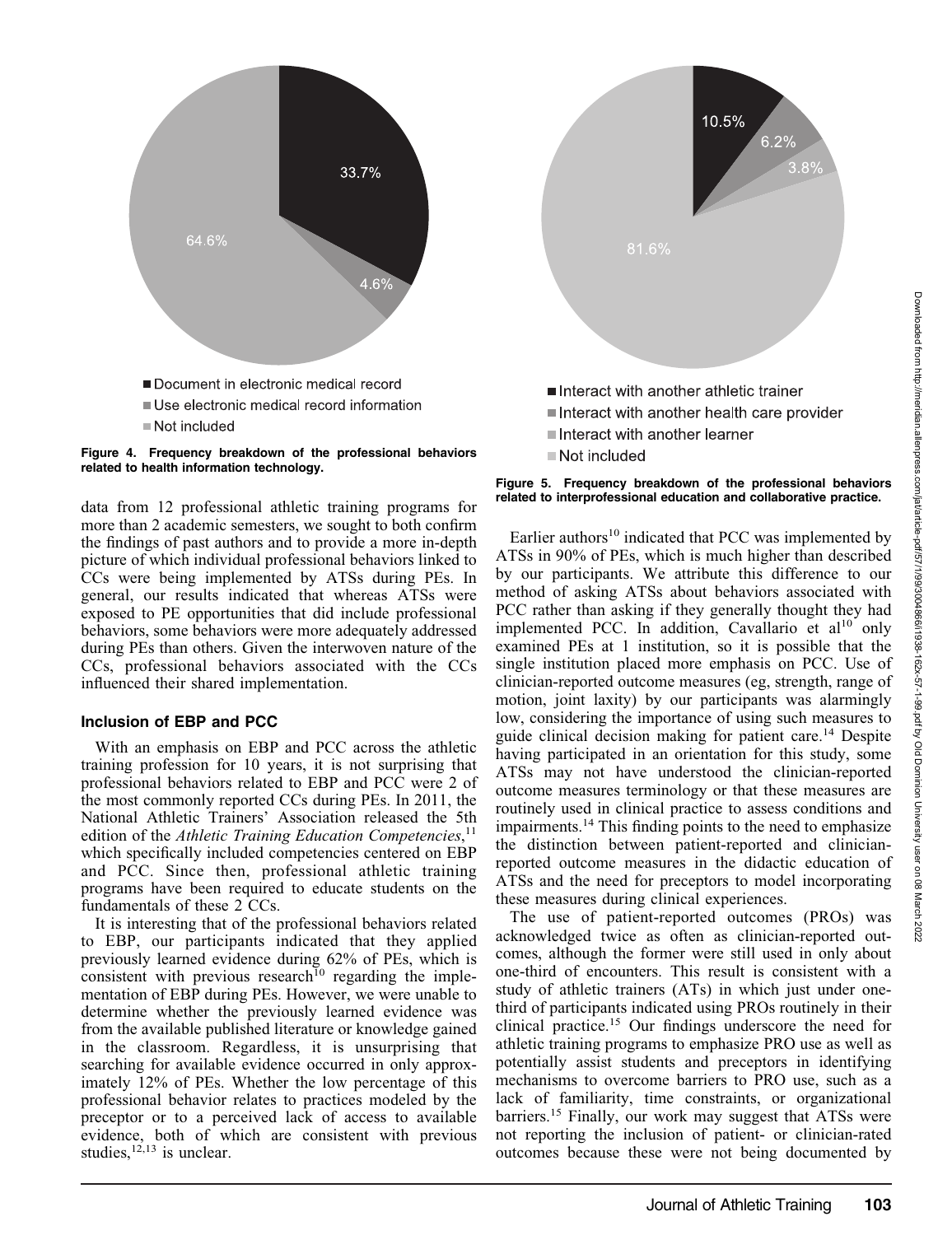preceptors, which is consistent with previous research<sup>15–18</sup> on PROs and documentation practices among ATs.

To truly practice in an evidence-based manner, ATs must intertwine the professional behaviors reflective of the other CCs. For example, if ATs are not using PROs and not documenting the services they provide, they are not providing evidence-based care.<sup>19</sup> If ATs are not working with others and not using patient data to drive decisions, they are not focusing on PCC. Ultimately, the CCs are inextricably intertwined, and to truly achieve both EBP and PCC, we would expect similar use of professional behaviors associated with HIT and IPECP, which was not the case. Despite increased emphasis on EBP and PCC in athletic training over the last decade, it appears that additional progress is required to secure opportunities for ATSs to implement specific professional behaviors associated with EBP and PCC as they relate to the other CCs.

#### Inclusion of HIT

Professional behaviors related to HIT were not included in 65% of PEs. This result is concerning and suggests that ATSs were neither provided with opportunities to document patient care services in electronic health or medical records (EHR or EMR) nor did they use information from an EHR or EMR to assist with the clinical decision-making process. To deliver high-quality patient care, ATs must be able to efficiently document the patient care services provided and use that data to make informed decisions throughout the PE.<sup>20</sup>

For several years, investigators<sup>17,18,21</sup> have identified a multitude of challenges that prevent ATs from efficiently documenting patient care at the point of care. Challenges such as lack of time, patient volume, available resources, and where care is provided<sup>17,18,21</sup> have affected  $ATS<sup>3</sup>$ perceptions of documentation<sup>18</sup> as well as their documentation behaviors.21 Also, ATs have noted the lack of incentive to document given that they are not reimbursed for services rendered.18 Specific to athletic training clinical education, Neil et al<sup>16</sup> observed that  $82\%$  of preceptors permitted ATSs to document patient care in some capacity but that several perceived that deterrents such as patient privacy, legal concerns, and workplace structural barriers limited the opportunities for students to document at the point of care.

Our findings about behaviors related to HIT and those from previous studies regarding documentation practices in athletic training suggest the need to promote better mechanisms to ensure that ATSs gain experience with patient care documentation at the point of care. Furthermore, to truly achieve EBP and PCC, it is vital that ATs collect meaningful data that can be effectively used to assist with the clinical decision-making process via high-quality documentation habits at the point of care.<sup>20</sup> Also, greater effort is required to ensure appropriate documentation of patient care and that using patient data to make informed decisions is being modeled to ATSs in the clinical environment. To overcome perceived barriers expressed by ATs and clinical preceptors, including an academic EMR in athletic training education may be valuable. Academic EMRs are specifically designed for simulation learning and often supply case scenarios and simulated experiences to not only improve documentation behaviors<sup>22</sup>

but also promote critical thinking, decision making, and the incorporation of technology in clinical practice.<sup>23</sup> In athletic training education, academic EMRs may be the solution for providing patient care documentation experience and incorporating professional behaviors related to HIT, which are emphasized in ''The Prioritized Research Agenda for the Athletic Training Profession.''<sup>24</sup>

## Inclusion of IPECP and QI

The omission of IPECP from 82% of almost 31 000 PEs is perhaps the most alarming outcome of our study. This result is consistent with earlier athletic training research, which indicated that fewer than one-quarter of PEs included this CC.<sup>10</sup> Interprofessional education and collaborative practice is a necessary precursor to delivering high-quality patient care, and the past practice of health care professional silos is no longer acceptable in the delivery of health care.<sup>25</sup> Specifically, for the profession of athletic training to be considered an integral part of the health care team, ATSs must gain experience in these interactions.

The setting structure has an inherent effect on the ability to practice collaboratively, and the structure of athletic training in the athletic or academic model for the delivery of care hampers opportunities for interaction among ATs and other health care providers.<sup>26,27</sup> More recently, the medical model has been proposed as the preferred infrastructure for the delivery of athletic training services. A medical model of delivery aligns the coordination of patient care alongside other health care providers, as opposed to athletic administrators, and this alignment facilitates the integration of multiple health care providers for delivering the best available care and expertise to the patient. This model has been proposed to increase the likelihood of PCC and interprofessional collaborative practice.<sup>26</sup> Limited information is available on the existence of medical models in National Collegiate Athletic Association (NCAA) institutions, although sources estimated a range from  $20\%$  to 50%.<sup>27,28</sup> Unfortunately, about half of these institutions lacked a defined model for the delivery of care,<sup>28</sup> and evidence of such models in the secondary school setting is nonexistent. Our findings support the need for medical models, specifically in settings to which ATSs might be assigned to complete their clinical experiences. The inclusion of sites with medical models for delivery of athletic training services in the assigned clinical experiences of ATSs has the potential to increase students' exposure to IPECP and their inclusion of professional behaviors related to IPECP, given that students will inherently have increased access to other health care providers.

The lack of IPECP likely influenced attainment of some of the other CCs as well. For example, to provide an ideal level of PCC, shared decision making is a core element in the treatment process.<sup>29,30</sup> Evidence-based practice can only be achieved with the integration of clinical expertise, and this theoretically would require a diverse range of health care experts participating in the care of a given patient. To support this concept, more emphasis has been placed on the need for interprofessional EBP across disciplines in recent years.31,32 Thus, given that our ATSs incorporated IPECP in fewer than 20% of their PEs, the question is whether we can truly achieve EBP or PCC implementation without being a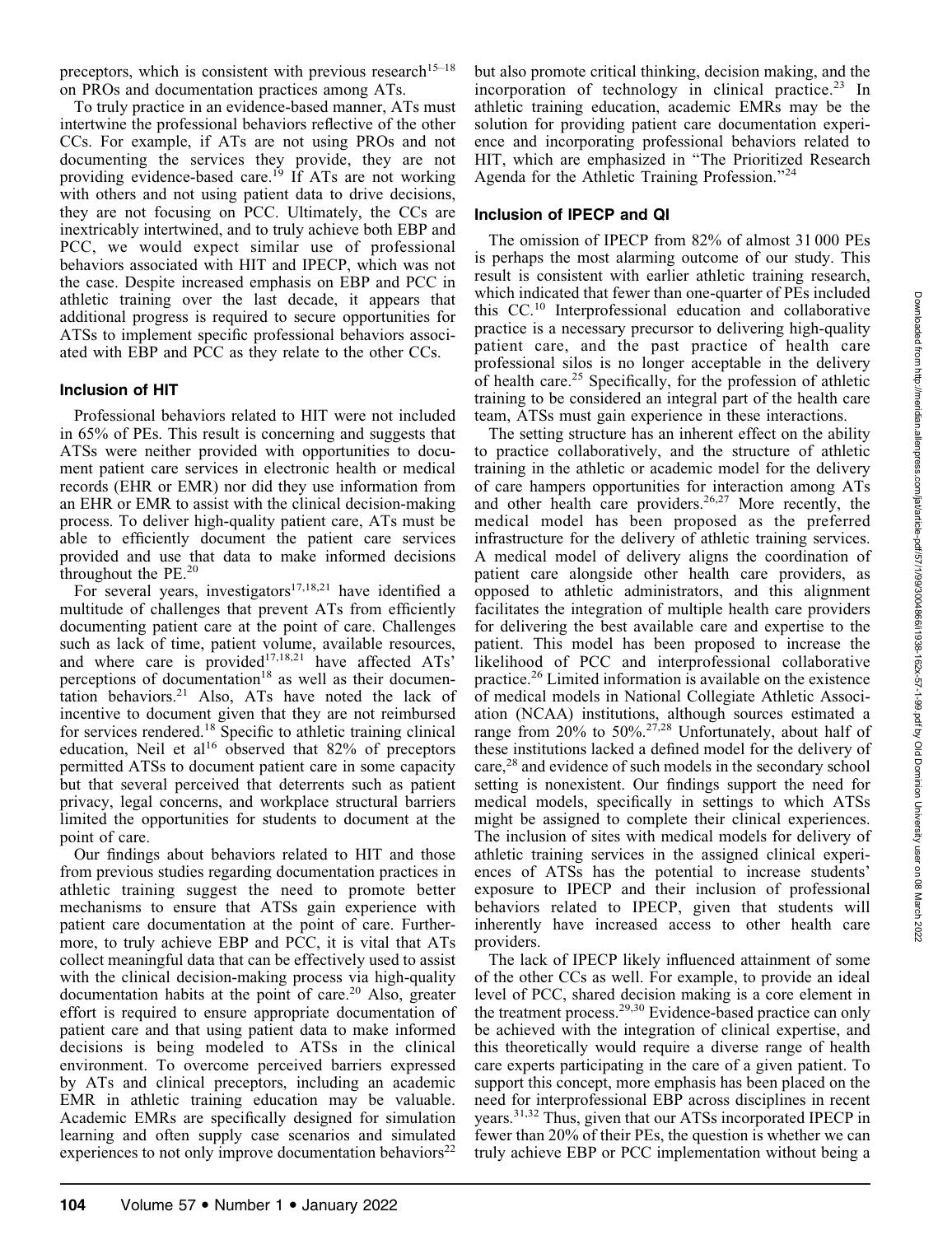collaborative member of a health care team.<sup>30</sup> Program administrators should examine the IPECP component of their professional athletic training programs to identify ways to increase opportunities for ATSs to participate in interprofessional care, especially given that this will likely influence the inclusion of other CCs as well.

Quality improvement was reportedly incorporated into a relatively high percentage of PEs, although this result should be interpreted cautiously. The ATSs were given a binary response option as to whether they had reflected on the PE to learn what could have been improved. In addition, this was the only question that inquired about a thought process versus the physical performance of a behavior. Despite encouraging results, it remains unclear which aspects of the encounter they reflected on or what components of QI were actually considered. The CAATE has defined QI as a systematic process that is continuously performed to measurably improve health care services,<sup>6</sup> and it is possible that this was not captured accurately via encounter-based data collection. A systematic review<sup>33</sup> of the principles of instructing QI in health professions education revealed that it required a combination of didactic instruction and real-life clinical practice. Meaningful participation in projects attempting QI in the clinical setting can be inherently challenging because the time frame necessary to complete multiple systematic plan-dostudy-act cycles extends beyond the length of the typical clinical rotation.<sup>33</sup> Medical residency programs have attempted to address this obstacle by implementing sequential transfer of planned projects so that the incoming resident takes over where the outgoing resident left off.<sup>33</sup> This would be a reasonable approach for athletic training programs as well, especially at clinical sites that are regularly affiliated with an individual program.

Although QI application is best learned in the clinical environment, research in physician training has demonstrated that QI is also ideally learned during interdisciplinary experiences.<sup>34</sup> Our findings regarding low IPECP implementation reported by ATSs call into question the accuracy of ATSs' reporting and whether they truly implemented important QI characteristics during their PEs.

Opportunities for ATSs to engage in clinically meaningful, long-term QI opportunities must be identified. Programs may need to strategize a succession plan for students to continue such opportunities from cohort to cohort. Most important, programs should strongly consider making IPECP a priority for clinical experiences. In the absence of IPECP at available clinical sites, program administrators should identify mechanisms for supplementing athletic training clinical experiences with other forms of clinical education so that ATSs can learn how to practice using an interdisciplinary approach.

## LIMITATIONS AND FUTURE DIRECTIONS

As with all studies, ours was not without limitations. Data collection, though large scale in nature, relied on the accuracy of self-reported behaviors of ATSs during their clinical experiences. Future researchers should triangulate self-reported behavioral data with preceptor-reported data to ensure accuracy. We specifically attempted to capture the inclusion of QI in PEs, but this competency may be better measured longitudinally across a clinical experience.

Future investigators may also seek to determine whether the frequency of implementation of professional behaviors corresponds with ATSs' increases in confidence and capability when performing those behaviors over time.

### **CONCLUSIONS**

We found that ATSs were most able to implement professional behaviors associated with EBP and PCC during clinical experiences, yet they lacked opportunities to implement behaviors associated with HIT and IPECP. The primary intent of clinical education experiences is to allow students the opportunity to develop clinical skills and behaviors that can be directly translated into clinical practice upon entry into the profession. However, if students are not taught a professional behavior in the classroom and do not see it modeled during clinical experiences, it is unlikely that behavior will translate into routine practice when they become independent clinicians. It is essential that ATSs are provided opportunities to gain experience with ATs being viewed as members of the health care team. Achieving these goals will require a multipronged approach in which (1) preceptors teach and model professional behaviors related to the CCs in the clinical setting, (2) athletic training programs prioritize professional behaviors during preceptor development, and (3) ATSs are required to report PEs so that their clinical experiences can be effectively monitored.

## ACKNOWLEDGMENTS

The NATA Foundation General Grant Program and A.T. Still University Strategic Research Fund Grant Program provided financial support for this investigation. We acknowledge E\*Value for their technical support in assisting us with setting up case logging across all participating programs.

## **REFERENCES**

- 1. Institute of Medicine. Crossing the Quality Chasm: A New Health System for the 21st Century. National Academies Press; 2001.
- 2. Pew Health Professions Commission Taskforce on Health Care Workforce Regulation. Reforming Health Care Workforce Regulation: Policy Considerations for the 21st Century: Report of the Taskforce on Health Care Workforce Regulation. Pew Health Professions Commission; 1995.
- 3. Sauers EL. Health profession recommendations: considerations for athletic training education and practice. NATA News. 2005;(December):40–41.
- 4. Verma S, Paterson M, Medves J. Core competencies for health care professionals: what medicine, nursing, occupational therapy, and physiotherapy share. J Allied Health. 2006;35(2):109–115.
- 5. O'Brien CW, Anderson R, Ayzenberg B, et al. Employers' viewpoint on clinical education. J Allied Health. 2017;46(3):131– 137.
- 6. 2020 Standards for accreditation of professional athletic training programs. Commission on Accreditation of Athletic Training Education. Accessed April 27, 2021. https://caate.net/pp-standards/
- 7. Welch Bacon CE, Van Lunen BL, Hankemeier DA. Postprofessional athletic training students' perceptions concerning the health care competencies. Athl Train Educ J. 2018;13(4):309–323.
- 8. Cavallario JM, Van Lunen BL, Manspeaker SA. Effect of procedure type on core competency implementation by athletic training students. Athl Train Educ J. 2019;14(3):208–214.
- 9. Welch CE, Van Lunen BL, Hankemeier DA. Final-term professional athletic training students' perceived abilities to implement the